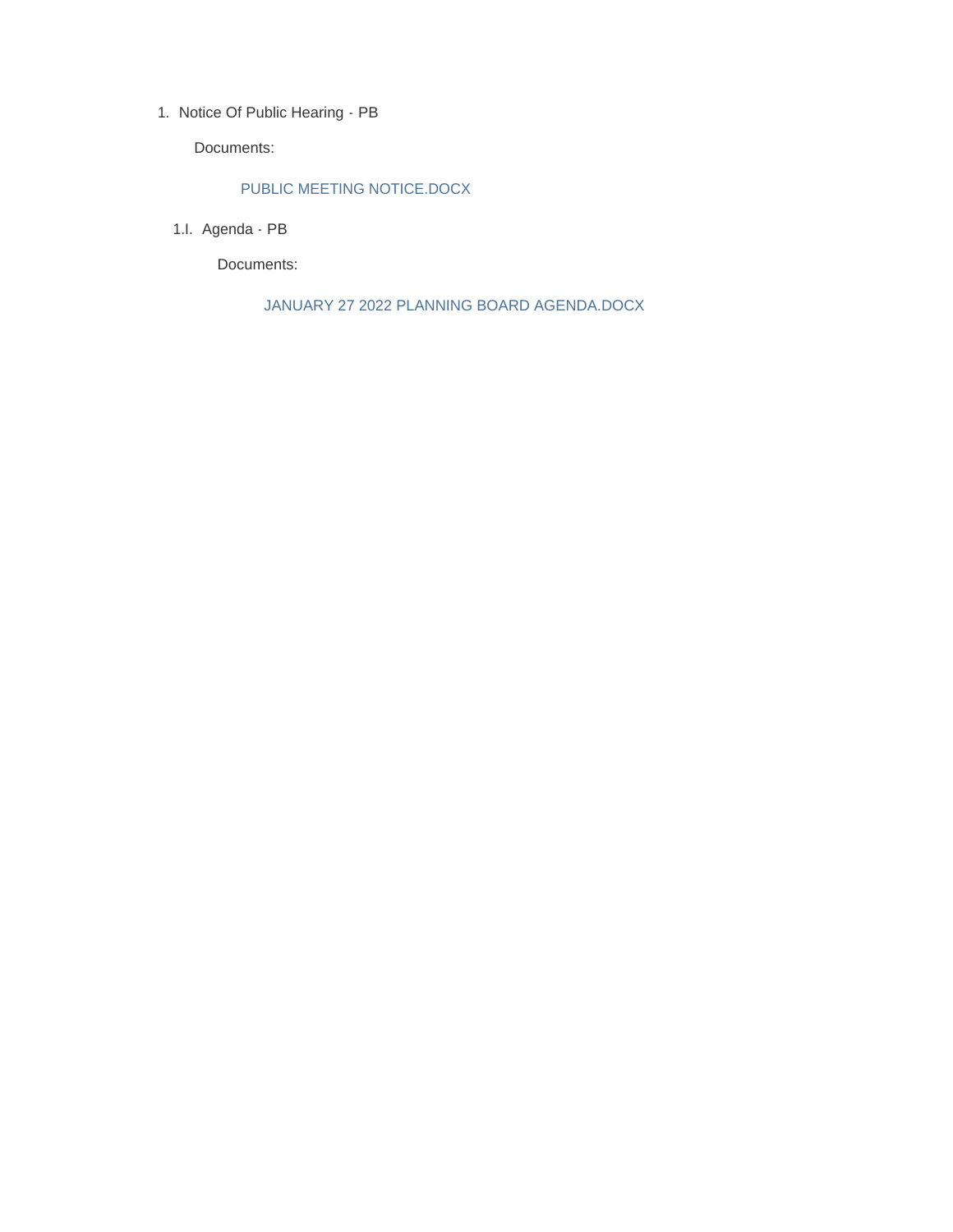## **PUBLIC NOTICE**

The Burke County Planning Board will hold public hearings at 5:30 p.m. on January 27, 2022, in the Commissioners Meeting Room/County Services Building located at 110 N. Green St. in Morganton, NC (Door E). At the meeting they will take public comment regarding the following matter:

**ZMA 2022-01** Mickey Evans, applicant, a request to rezone one parcel of land totaling 1.15-acres (**[PIN# 2773135760](https://gis.burkenc.org/default.htm?PIN=2773135760)**) from Residential Two (R-2) to the General Business (G-B) Zoning District. The property is located at the end of Ashton Dr. in the Icard Township.

Please contact Burke County Community Development at (828) 764-9033 with questions.

In accordance with ADA regulations, persons in need of an accommodation to participate in the meeting should call the Burke County Community Development at (828-764-9037) at least forty-eight (48) hours prior to the meeting. Face coverings are not required for citizens that are fully vaccinated against COVID-19.